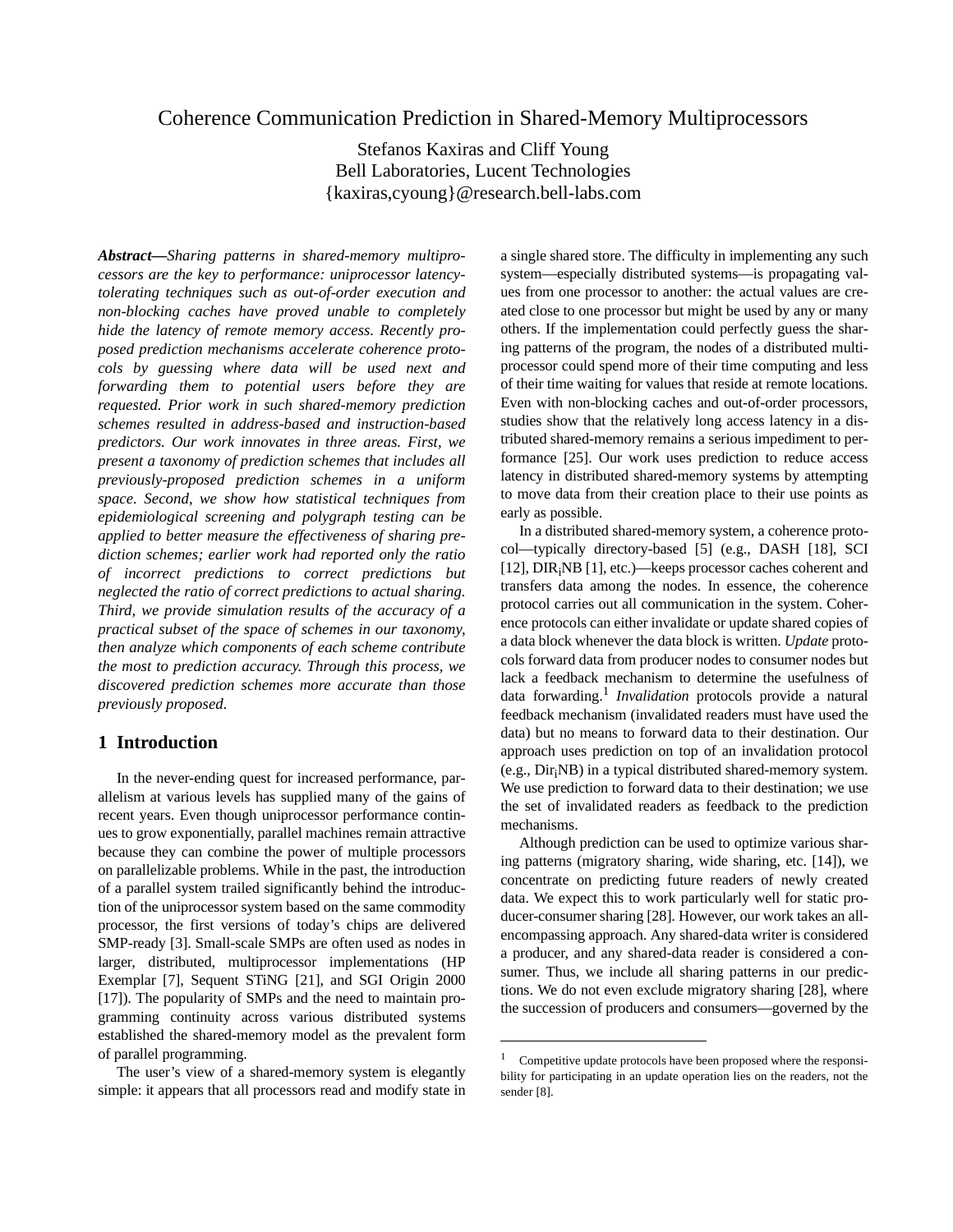locking in the program—is effectively random. We take this approach because we do not assume any other filter in the system which could distinguish sharing patterns. This also makes our results conservative, since in many cases we can increase accuracy by excluding some of the sharing from our predictors.

The first two approaches proposed for prediction were *address-based prediction* [\[24](#page-11-0)*,*[16\],](#page-11-0) which tracks the access history of data blocks, and *instruction-based prediction* [\[13](#page-11-0)*,*[14\],](#page-11-0) which tracks the history of instructions in relation to coherence events (such as cache misses or write faults). In this paper, we examine address-based and instruction-based prediction not as two different approaches but rather as two ends of a spectrum which includes *hybrid* prediction.

The design space for an implementation of coherence communication prediction is huge. An actual implementation needs at least two components: an accurate prediction scheme and a data-forwarding protocol. Assessing performance seems premature without understanding both components. This paper focuses on the first component, evaluating plausible prediction schemes in isolation. This approach gives us valuable insight on the predictability of coherence communication. With knowledge of the characteristics of the prediction schemes, we can then select interesting combinations of predictors and data-forwarding protocols to assess performance.

## **1.1 Contributions of this paper**

1. We propose a taxonomy of prediction schemes, encompassing: (i) access of a predictor entry (addressbased, instruction-based, and hybrid) including the implications of predictor location, (ii) prediction functions (union/intersection prediction, last prediction, and twolevel prediction), and (iii) history update of the predictors (direct update, forwarded update, and ordered update).

2. Using trace-driven simulation, we evaluate prediction accuracy, and bit cost per scheme for representative programs drawn mainly from the SPLASH suite [\[26\]](#page-11-0).

3. To interpret the results we use statistical concepts and terms widely used in epidemiological screening and polygraph testing. We apply the ideas of *prevalence, sensitivity*, and the *predictive value of a positive test* to the above space of predictor schemes.

# **1.2 Structure of this paper**

Section 2 reviews previous work on prediction in uniprocessors and in shared-memory. We then describe the design space for predictors in Section 3. The same section introduces a taxonomy for predictors. Before showing results [\(Section](#page-6-0) [5\)](#page-6-0), we discuss the metrics we use to evaluate predictors in [Section 4.](#page-5-0) Simulation results for the predictor space appear in [Section 5.](#page-6-0) Finally, we summarize in [Section 6](#page-9-0).

# **2 Background and related work**

Prediction has a long history in computer architecture, going back to the branch prediction studies of Smith [\[27\]](#page-11-0) and Lee and Smith [\[19\].](#page-11-0) More recently, Yeh and Patt [\[29\]](#page-11-0) introduced two-level adaptive predictors, which exploited patterns of branch directions to achieve higher prediction accuracy; we will examine the usefulness of pattern predictors to sharing prediction as part of this study.

Prediction has also proved useful in other parts of the microprocessor. Moshovos and Sohi [\[23\]](#page-11-0) and independently Chrysos and Emer [\[6\]](#page-10-0) predicted when loads and stores were unlikely to access the same location and therefore need not be stalled to enforce true data dependencies. Recently, research has focused on value prediction [\[20\]](#page-11-0), a generalization of binary branch predictions that tries to guess whole register contents. As we shall see, the sharing bitmaps that we exploit appear similar to values but are actually vectors of single-bit predictions.

Prediction in the context of shared memory was first studied by Mukherjee and Hill who showed that it is possible to use address-based 2-level predictors at the directories and caches to track and predict coherence messages [\[24\].](#page-11-0) Subsequently, Lai and Falsafi modified these predictors to use less space (by coalescing messages from different nodes into bitmaps) and showed how they can be used to accelerate reading of data [\[16\].](#page-11-0) Independently, Kaxiras and Goodman proposed instruction-based prediction for migratory sharing, wide sharing and producer-consumer sharing [\[14\]](#page-11-0). Since static instructions are far fewer than data blocks, instruction-based predictors require less space to capture sharing patterns in the system.

# **3 Predictor design space**

Our task is to predict the nodes that will read newly created data. Our prediction scheme will therefore observe sharing bitmaps of previous readers, using them to guess a new bitmap of predicted readers. There are three major divisions in how the work is performed: access, prediction, and update. *Access* tells us which predictor entry to use for each prediction. Prior work categorized schemes as address- or instruction-based; one of our contributions is to explain the more general space from which these two kinds of schemes are drawn. *Prediction* tells us how to interpret the predictor entry state to generate a new prediction. *Update* not only updates the state of the predictor; it also covers the timing of when old bitmaps arrive and are incorporated into the state. A second major contribution of this work is to explain some of the subtleties involved in updates.

Sections [3.1](#page-2-0), [3.2,](#page-2-0) and [3.4](#page-3-0) respectively, cover access, prediction, and update. Before discussing update, [Section 3.3](#page-3-0) summarizes the issues involved in the data-forwarding component; an actual data forwarding protocol remains outside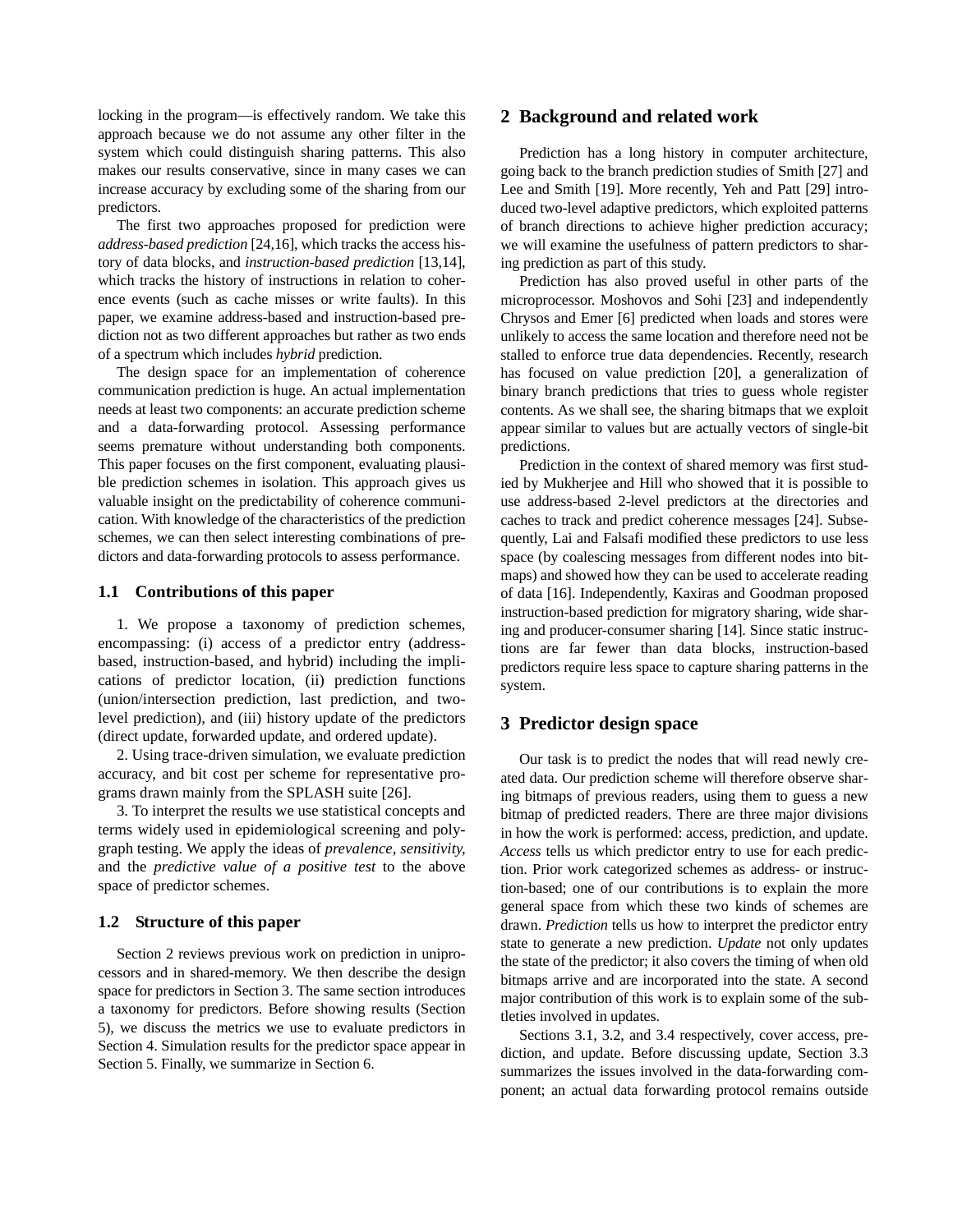<span id="page-2-0"></span>the scope of our work. Lastly, [Section 3.5](#page-4-0) describes a naming scheme for our predictor space.

## **3.1 Access**

When new data are written the information we have available comprises the *processor-id (pid)* along with the *program counter (pc)* of the store instruction that writes the data and the *directory-id (dir)* and *address (addr*) of the data block being written. We use this information to access a specific predictor entry. For example, in address-based predictors we use the data-block's address (*addr*) as an index to the predictor table [\[24,16\]](#page-11-0) and similarly in instruction-based predictors we use the instruction's *pc* as an index [\[14\].](#page-11-0)

Initial proposals placed instruction-based predictors next to the processors and address-based predictors next to the directories because these locations are where such information is most readily available. However, this information (*pid*, *pc*, *dir*, *addr*, and history information) could be piggybacked on request/response messages and transferred to any desired location—assuming we can extract the *pc* from the processor. The location of the predictors is an *implementation* choice that has performance implications but does not affect the accuracy of the *system-wide* prediction scheme. We therefore consider system-wide predictor designs without regard to the location of the predictors. Location should be dictated by the ease of implementation and the overhead to transfer the relevant information to the correct place.

To abstract away from implementation details, we analyze a single global predictor that represents all the predictors in the system (depicted in Figure 1a). Any combination of *pid*, *pc*, *dir*, and *addr* can be used to index this global predictor.

In an actual distributed implementation we would divide the global predictor in N equal parts and distribute them either over N processors (Figure 1b) or over N directories (Figure 1c). An implementation where the predictor was distributed over the processors would be equivalent to a global abstraction including pid indexing: the physical distribution into N processors gives equivalent predictions to using  $\log_2 N$  bits of indexing in the global abstraction. The same holds for dir indexing and distribution across directories. In general, a global predictor cannot be distributed simultaneously at both the processors and the directories since its individual parts could be different depending on their location. Thus, we consider the distribution shown in Figure 1d as two different predictor schemes coexisting in the same system rather than a single distribution of a global predictor.

To guarantee that a hypothetical global predictor and its distributed implementation behave the same, we never use subsets of the *pid* or *dir* information: we use all or none of each. We do, however, freely truncate the *pc* and *addr* fields to meet a given implementation cost. Thus, we need only be concerned of the behavior and cost of the global predictor regardless of its distribution.



#### **Figure 1. Location and indexing**

The 16 possible indexing schemes for the global predictor are shown in Table 1. With no indexing (case 0) we have a single entry for the whole system. When neither *pid* nor *dir* are used we cannot distribute the global predictor to the processors or to the directories (cases 0, 1, 4, and 5 in Table 1). This necessitates centralized implementations and although we do not expect such schemes to be common in distributed systems we examine them for completeness.

system

When either the *pid* or the *dir* but not both appear in indexing they permit distribution at their respective location. Cases 2, 3, 6, and 7 can be distributed at the directories while cases 8, 9, 12, and 13 can be distributed at the processors. Note that cases 2 and 8 represent single-entry predictors at the processors or at the directories, respectively. When both *pid* and *dir* appear in indexing (cases 10, 11, 14 and 15) only one of them can denote location.

| <b>Possible distributions</b> |          |         |                       |
|-------------------------------|----------|---------|-----------------------|
| No. pid pc dir addr           | at proc. | at dir. | <b>Comments</b>       |
| $\left($                      |          |         | 1-entry, Centralized  |
| Y<br>1                        |          |         | Centralized           |
| $\overline{2}$<br>Y           |          | Y       | 1 entry per directory |
| 3<br>Y                        |          | Y       |                       |
| 4<br>Y                        |          |         | Centralized           |
| 5<br>Y<br>Y                   |          |         | Centralized           |
| 6<br>ΥY                       |          | Y       |                       |
| Y Y<br>Y                      |          | Y       |                       |
| 8<br>Y                        | Y        |         | 1 entry per processor |
| Y<br>9<br>Y                   | Y        |         |                       |
| Y<br>Y<br>10                  | Y        | Y       |                       |
| Y<br>$\mathbf{Y}$             |          | Y       |                       |
| 12                            | Y        |         |                       |
| Y<br>Y<br>Y<br>13             | Y        |         |                       |
| ΥY<br>14                      | Y        |         |                       |
| 15                            |          |         |                       |

## **Table 1: Indexing schemes for global predictor**

#### **3.2 Prediction**

After we have accessed an appropriate predictor entry using some indexing scheme, we then interpret the information in this entry to make a prediction. By "prediction function" we include the entire design of the individual predictor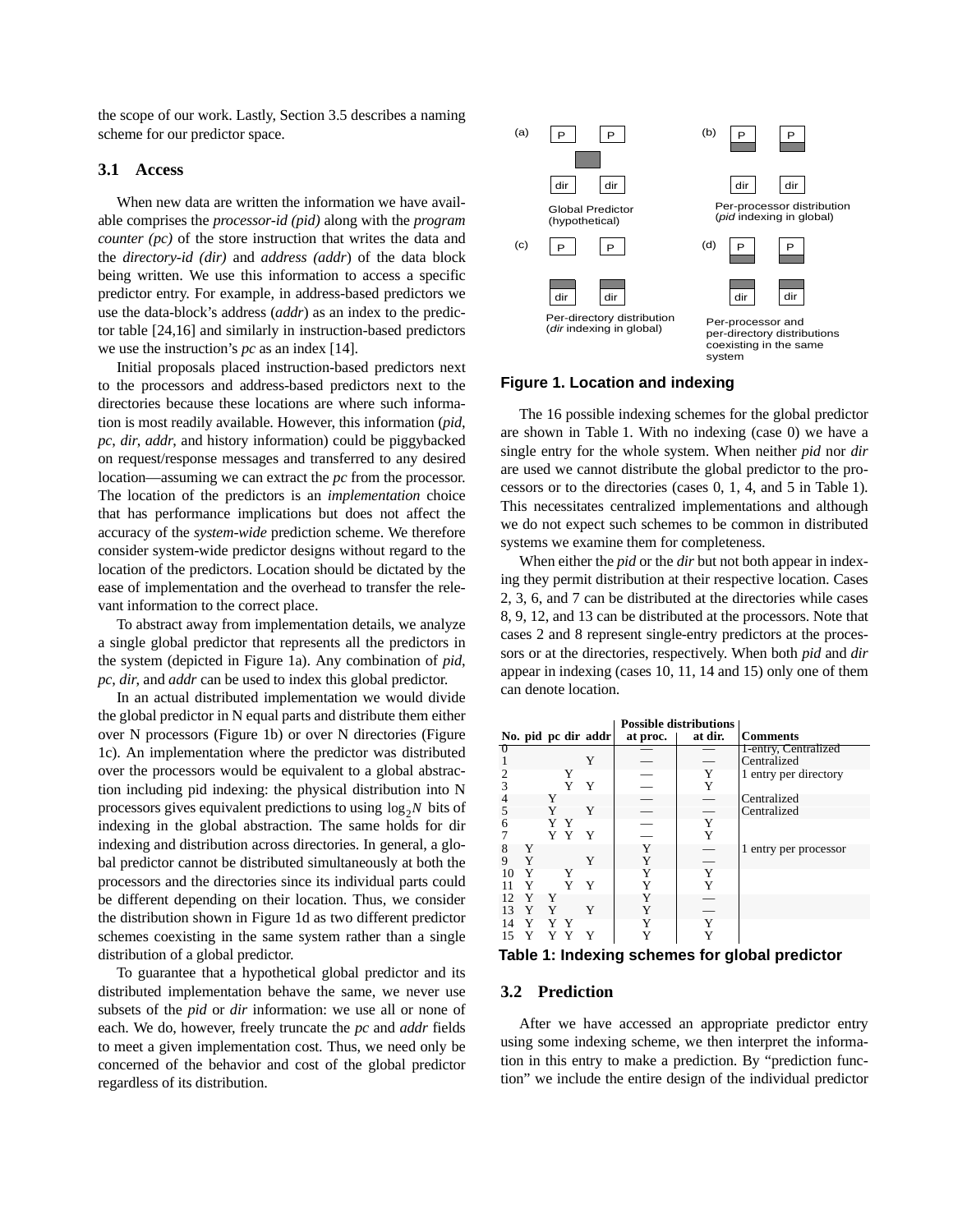<span id="page-3-0"></span>entry: what state it maintains, how a prediction is produced, and what action occurs when an update arrives. We predict an entire sharing bitmap, since any of the other processors in the system might read the newly created data. All of the schemes proposed so far (Cosmos/VMSP [\[24](#page-11-0),[16\]](#page-11-0), Last-prediction and Intersection-prediction [\[13,14\],](#page-11-0) Sticky-Spatial [\[4\]](#page-10-0)) predict sharing bitmaps as values.

Prediction is best at doing binary decisions, rather than values. While the sharing bitmaps of our prediction schemes look like values, they can be predicted individually, bit per bit. This means that we can treat each reader independently of other readers in a prediction bitmap. Unlike value prediction [\[20\],](#page-11-0) the sharing bitmap prediction does not have to be exact. As long as the predicted bitmaps are close to the real bitmap the prediction can still be useful.

Most commonly, the state for a predictor is just the sequence of previous bitmaps, or even just the most recent bitmap.<sup>2</sup> Since implementations are necessarily finite, this sequence has a bounded size which we call *history depth*. Updates involve shifting out the oldest bitmap and shifting in the newest, while predictions are some combinatorial function over the sequence of bitmaps.

The possibilities for a predictor function are many. We examine previously proposed predictor functions and in addition pattern-based (2-level) prediction functions. For all prediction functions we examine various history depths. The prediction functions we simulate are:

**•** Last prediction (last). Predict the last sharing bitmap stored in the corresponding predictor entry. To update, replace the last bitmap of an entry with the feedback bitmap. Lai and Falsafi proposed a Last predictor indexed by both *addr* and *pid* [\[16\].](#page-11-0)

**•** Union/Intersection prediction (union, inter). Predict the union or intersection of all the bitmaps stored in the corresponding predictor entry. The number of bitmaps stored in an entry is determined by the history depth. To update, replace the oldest bitmap in an entry with the feedback bitmap. Kaxiras and Goodman proposed an intersection predictor with history depth of two [\[14\].](#page-11-0) Last prediction described above is identical to union/intersection prediction of history depth one.

**•** Two-level PAs prediction [\[29\]](#page-11-0). Each entry contains a separate history register and pattern table for each potential reader. For *N* nodes, there are *N* history registers (with as many bits as the history depth) recording patterns for *N* potential readers, and there are  $N \times 2^{depth}$  2-bit counters that supply predictions. Using the history registers we index the pattern tables to get a binary prediction per node. The aggregate of all the binary predictions is the prediction bitmap. The corresponding bits of the feedback bitmap are used to update the history registers and pattern tables for each possible reader.

### **3.3 Data-forwarding**

Once we have a prediction we can forward data to predicted readers using a *data-forwarding* protocol. Such protocols represent *optimizations* and are not part of the prediction space we study. This section is helpful, however, in understanding the next section's discussion of updating.

The behavior of the prediction mechanisms is largely independent of the data-forwarding protocol as long as history information is based on *true sharing* in the system. We assume a protocol similar to Koufaty's and Torrellas' protocol for *forwarding instructions* [\[15\].](#page-11-0) Other protocols, such as speculative pre-sends proposed by Kaxiras and Goodman [\[14\],](#page-11-0) could be used equally well.

Soon after a data block is written, data are forwarded to predicted readers. Forwarding can be initiated by the directory or by the writer. In the former case, the triggering of the forwarding is based on some heuristic such as those proposed by Lai and Falsafi [\[16\]](#page-11-0). In the latter case, the writer sends a request to the directory to trigger forwarding.

Ideally, data arrive at readers in time to eliminate the miss latency they would experience otherwise. In practice, only some of the forwarding would be successful: late forwarding is ineffective since the readers would go ahead and request the data on their own; early forwarding is useless when we mistakenly forward intermediate values before the final values that need to be communicated are produced.<sup>3</sup> In addition, forwarded data might conflict with other useful data in the caches. Such issues are partly addressed in other work [\[14,16\].](#page-11-0) In this paper, we are not concerned with these problems since our main focus is prediction accuracy. We consider data forwarding to be correct as long as the destination node is a true reader.

# **3.4 Update**

Predictors should be updated with reasonably accurate history information to be useful. By studying address-based, instruction-based and hybrid predictors we realized that there are differences in the ways these predictors can be updated with history information. To our knowledge this is the first detailed examination of update mechanisms for such predictors.

The source of all our history information is the invalidation of nodes. At invalidation, the sharing bitmap of a data block corresponds to its previous readers.<sup>4</sup> Cache replace-

<sup>&</sup>lt;sup>2</sup> The one scheme for which this is not true is the Sticky-Spacial scheme [\[4\]](#page-10-0), where the bitmaps of neighboring cache lines also play a part. Currently we do not examine Sticky-Spacial functions but our work can be expanded to include such schemes.

<sup>3</sup> Correctness is guaranteed in this case because the writer always gives up its write permission upon forwarding.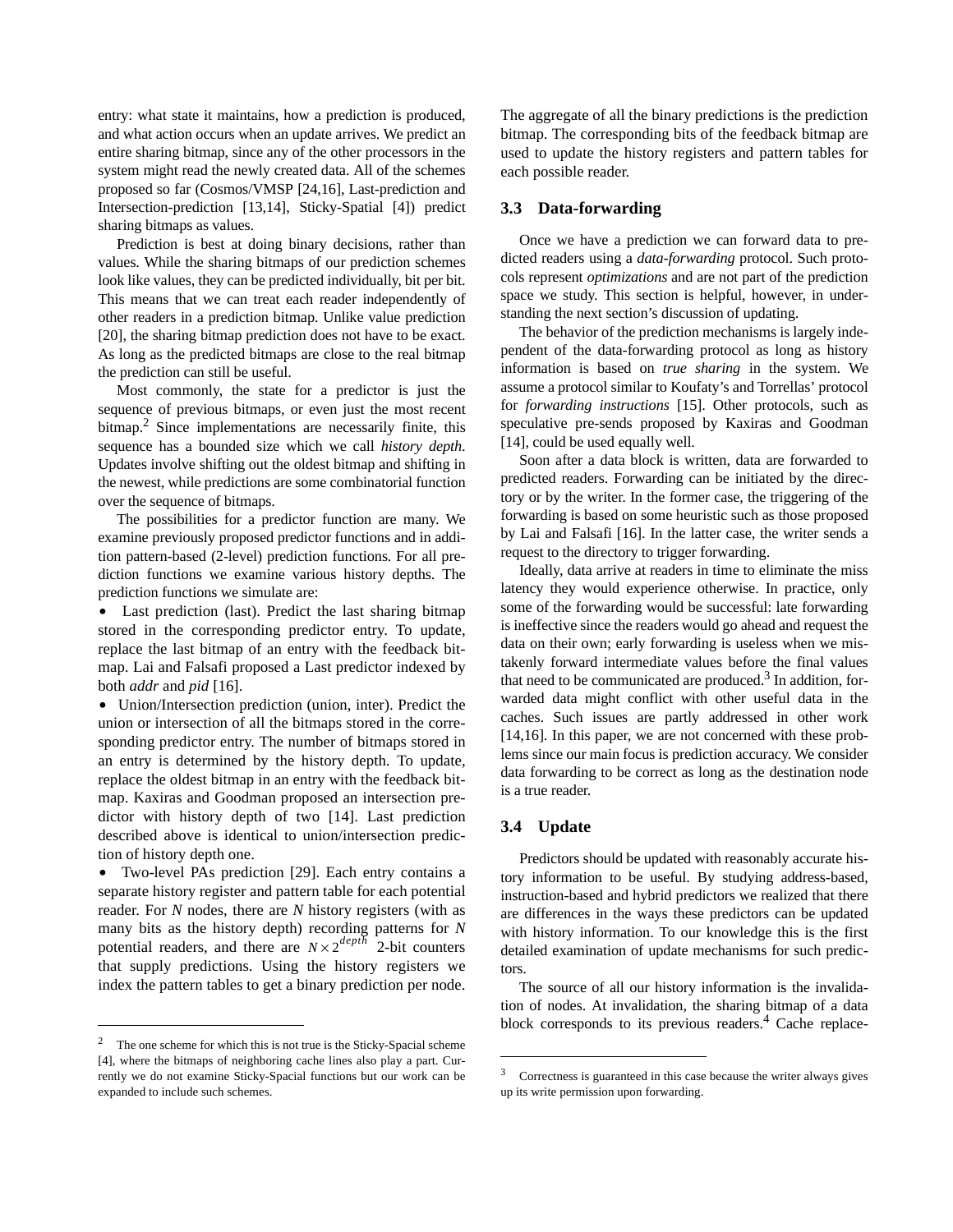<span id="page-4-0"></span>ments prior to invalidation can obscure our view of the true sharing in the system but we try to minimize such effects in our evaluation by using relatively large caches [\(Section 5.1](#page-6-0)).

Furthermore, prediction could also obscure true sharing. When the forwarding protocol records predicted readers in the directory (as it does in our case), the sharing bitmap at invalidation might be polluted by bad predictions. For accurate information we must be able to distinguish the set of *true* readers form the set of predicted readers *that did not read the data*. We require all nodes being invalidated to report back to the directory whether they accessed the data or not. *Access* bits in the cache lines, piggybacked on the invalidation acknowledgment messages, can be used for this purpose. Hence, to simplify our discussion we will assume that at invalidation-time the sharing bitmap of a data block corresponds to its *true* previous readers.

In address-based predictors (where we only use *dir*/*addr* indexing) the sharing bitmap at invalidation is exactly the history information we want for the new prediction. Each time a data block is written, we use the set of invalidated (true) readers as history to generate the new prediction. We call this *direct update* of the predictor.

However, in instruction-based predictors we seek history that corresponds to a writer and not necessarily to the arbitrary data block that is being written at that time. The following example illustrates the difference between the history of a data block and the history of a writer.

Consider the time-line of a data block which is written by a single writer (some arbitrary *pid*/*pc* combination) in Figure 2. By writing to the data block, writer *A* always invalidates its own previous readers. In this case, direct update accurately uses the writer's own history for the current prediction.



#### **Figure 2. Direct update**

However, when multiple writers alternate writing the data block (Figure 3), each writer might invalidate someone else's readers and thus learn of someone else's history. In this case, direct update (using potentially another writer's history for the current prediction) is a heuristic. To use the correct



## **Figure 3. Forwarded update**

writer's history we define *forwarded update* for instructionbased and hybrid predictors. In this scheme, when a writer invalidates someone else's readers, it forwards this history to the appropriate predictor entry so it can be used by the correct writer. Forwarded update requires last-writer information (pid/pc) for each data block so invalidated readers can be associated to a specific writer.

Forwarded update distinguishes among writers but there is yet another problem with the timing of updates. Forwarded update does not guarantee correct update order for all predictions. Consider for example the situation in Figure 4. Writer *A* writes to data block *X*. Well before writer *B* has a chance to forward history information, *A* decides to write data block *Y*. *B* forwards history to *A* too late to be used in *A*'s second prediction.



## **Figure 4. Ordered forwarded update**

We define *ordered update* to be forwarded update but correctly ordered with respect to all predictions. Ordered update is not possible for some implementations since it would require updates to go back in time as in the example in Figure 4. However, forwarded update is naturally ordered in hybrid predictors that use full *dir* and *addr* indexing. In such predictors, no entry can be used for two consecutive predictions without an intervening update. Since ordered update represents the most accurate information for the predictors, we simulate it in our evaluation for all schemes despite the fact that it cannot be implemented for many of those. Note that for pure address-based schemes (*dir*/*addr* indexing only) the direct, forwarded and ordered update schemes are equivalent.

# **3.5 Notation**

We describe our prediction schemes using names of the form *prediction-function(index)<sup>depth</sup>*, where *prediction-func-*

<sup>4</sup> Alternatively, this information could be gathered one reader at a time as readers come along and read the data block. However, this method could prove costly if this information needs to be transferred elsewhere and defeats the purpose of data-forwarding which would prevent the reader from going to the directory in the first place.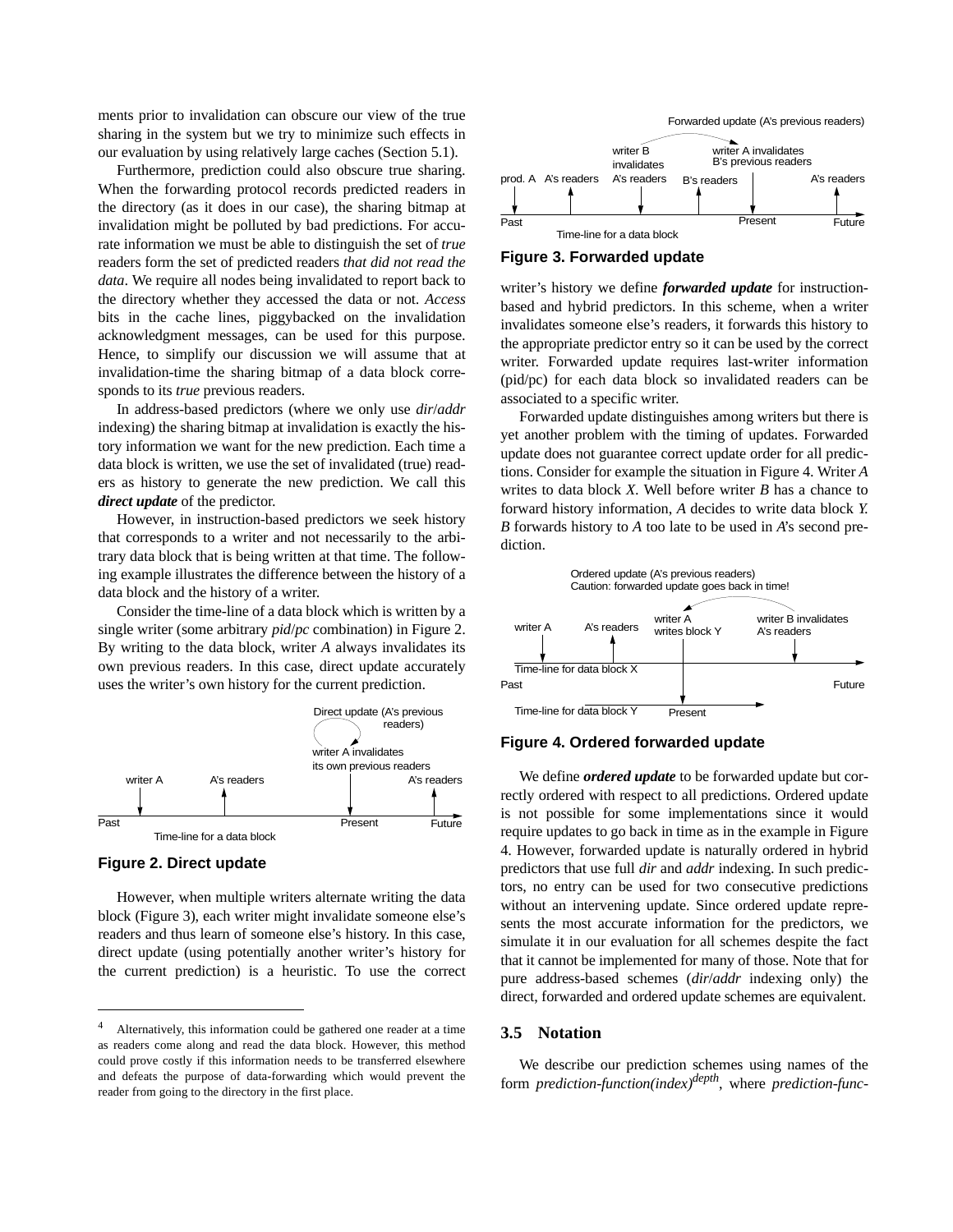<span id="page-5-0"></span>*tion* indicates the form of prediction scheme state and the function used to update the state, *index* indicates the pieces of address or instruction information used to look up prediction state, and *depth* is a history depth parameter by which all of our update functions are parameterized. In some cases we will append the suffix *[direct]*, *[forwarded]*, or *[ordered]*, to indicate the update mechanism used with a scheme, but most of our results are segregated by update mechanism so we seldom need this additional information.

For example, *union(pid+dir+add<sub>4</sub>)<sup>2</sup>[direct]* would represent a scheme using direct update, indexing its prediction state using the processor number, directory node, and four bits of data-block address, and unioning the last two sharing bitmaps to predict the next one for each index. This scheme can be distributed either to the processors or to the directories.

A last-bitmap scheme indexed by directory node and eight bits of address would be called *union(dir+add<sub>8</sub>)*<sup>*1*</sup> or *inter(dir+add<sub>8</sub>)*<sup>*1*</sup>. This scheme can only be distributed at the directories. We remind the reader that a union- or intersectionbased scheme with a history depth of one is the same as a lastbitmap scheme.

Lai and Falsafi's predictor was located at the directory, indexed using address and processor node, and used a last-bitmap predictor. This is  $union(dr+pid+add_n)^I$  [forward], which is the same as  $\text{inter}(dir + pid + add_n)^I$  [forward], where *n* is the number of bits used to represent the address dimension of the table.<sup>5</sup>

Kaxiras and Goodman discussed an intersection-based predictor which is just *inter(pid+pc<sub>n</sub>)*<sup>2</sup>[direct]. They also described a "last" predictor which at first glance appears to be  $inter(pid+pc_n)^I$ [direct]. On closer examination, what Kaxiras and Goodman call a last-prediction scheme uses a slightly different update function that predicts the last sharing bitmap only if the current and last bitmap overlap. We would invent a new update function name for such a predictor, such as "*over* $lap\text{-}last(pid\text{+}pc_n)^I$ [direct]". For space reasons, we do not simulate the *overlap-last* predictor in this paper.

# **4 Metrics for sharing prediction**

The penalties for sharing prediction are asymmetric and have varying performance penalties depending on the way in which the predicted and actual sharing patterns agree or disagree.6 There are four cases shown in the Venn diagram of Figure 5: *true positive* (correctly predicted shared), *true negative* (correctly predicted not shared), *false positive* (incorrectly predicted shared), and *false negative* (incorrectly predicted not shared). True positive cases are potential performance wins for our approach: true positive predictions will allow us to correctly forward data and to hide some of the data access latency in the program. False positive cases can be punitive, especially if the communications network of the multiprocessor is heavily loaded. False negative and true negative cases appear to do no harm: they generate no forwarding traffic. But false negatives are missed opportunities for data forwarding.



#### **Figure 5. Venn diagram of the cases for multiprocessor sharing prediction**

Sharing prediction is not unlike a medical screening test. An ideal prediction scheme would exactly predict the underlying sharing pattern of an application. Similarly, an ideal medical screening test would always diagnose correctly. And like medical screening, there are different costs to false positives and false negatives. Following Grunwald et al's work on confidence estimation and analysis [[11](#page-11-0)], we liberally reuse statistical terms from the epidemiological screening and polygraph testing communities [[2,](#page-10-0)[10\]](#page-11-0). These terms examine a number of other ratios among the sharing prediction cases. Table 2 defines the terms we use in this paper.<sup>7</sup>

| Prevalence                                   | $TP + FN$           |  |  |
|----------------------------------------------|---------------------|--|--|
|                                              | $TP + TN + FP + FN$ |  |  |
| Sensitivity                                  | TР<br>$TP + FN$     |  |  |
| Predictive Value of a Positive<br>Test (PVP) | TР<br>$TP + FP$     |  |  |

## **Table 2: Definitions of statistics**

The *prevalence* or *base rate* is the rate at which true sharing takes place. Prevalence bounds the total possible benefit due to our prediction scheme. The *sensitivity* of a test is the ratio of true positive events to all shared (true positive plus false negative) events. Sensitivity indicates how well the test predicts sharing when sharing will indeed take place. A sensitive predictor is good at finding and exploiting opportunities for sharing; an insensitive predictor misses many opportunities.

The amount of additional sharing traffic generated by a prediction scheme is the sum of the true positive and false positive traffic. $8$  A useful measure of the yield of a prediction

<sup>5</sup> We do not classify Mukherjee and Hill's predictors because they were predicting coherence messages, not sharing bitmaps.

This differs from, e.g., branch prediction, where the misprediction penalty is roughly the same regardless of the direction of a branch.

<sup>7</sup> *Specificity* and *predictive value of a negative test (PVN)* are two related statistical terms [\[2](#page-10-0)[,10](#page-11-0)] but we do not use them in this paper.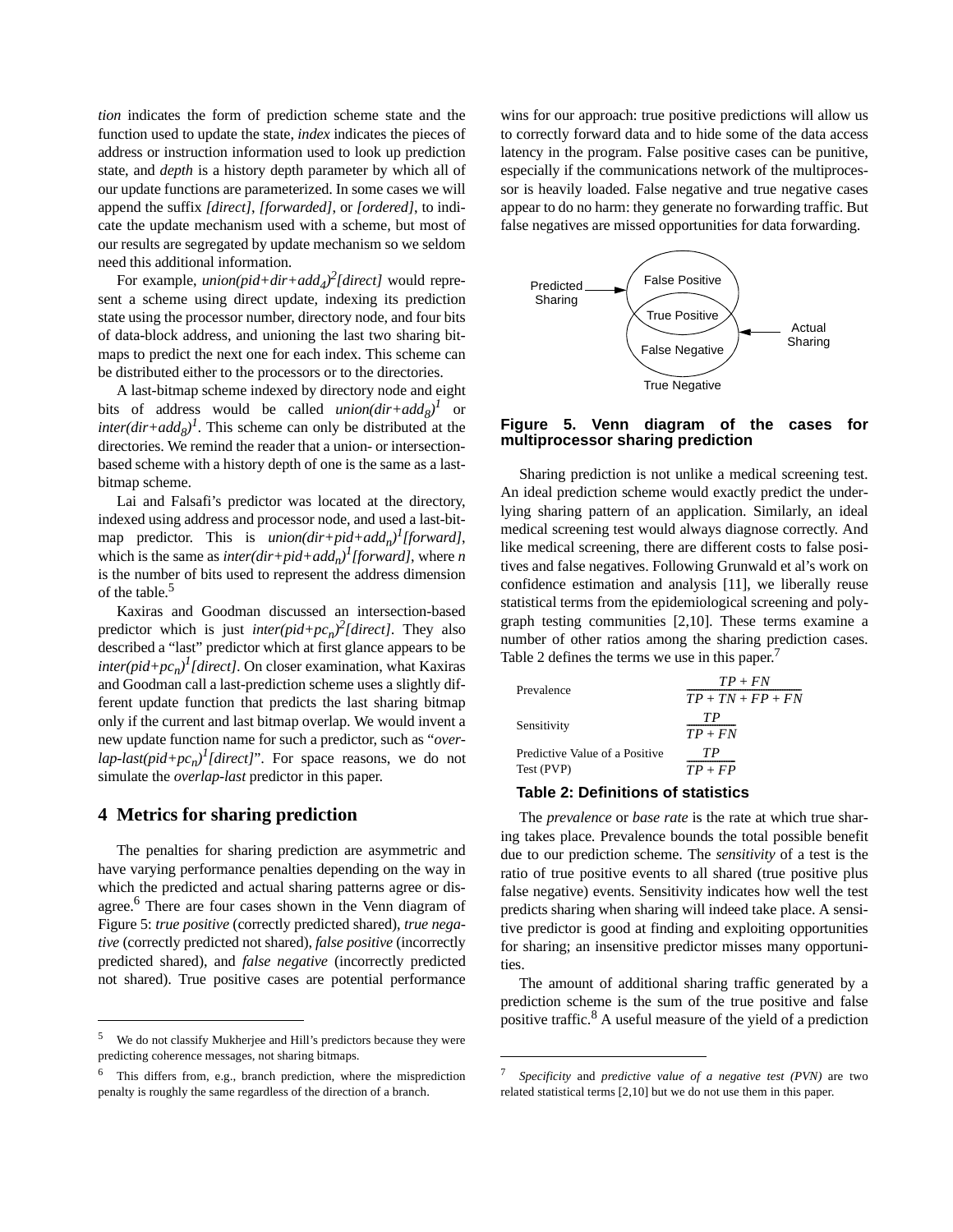<span id="page-6-0"></span>scheme is the ratio of the true positive traffic to the sum of the true positive and false positive traffic: this represents the percent of useful data forwarding. Prior studies [[9,24,14](#page-11-0)] have held up this metric as "prediction accuracy;" this ratio is known as the predictive value of a positive test, or PVP. PVP is intuitively useful; it corresponds to the percentage of useful data-forwarding traffic out of all data-forwarding traffic. But using PVP alone misses the benefit lost to false negatives. By understanding and evaluating schemes on both sensitivity and PVP, we can understand not just the fruitfulness of our forwarding traffic, but also how well we are doing compared to the best possible in both positive and negative terms.

# **5 Results**

Before we present results in this section we briefly describe our simulation methodology. We continue with basic statistics, and discuss prevalence of our predictions. We present results for previously proposed predictors and for the top performing predictors we have uncovered. We continue with results for the whole design space and show how prediction accuracy is affected by various prediction functions, indexing schemes, update schemes, history depths, and indexing field sizes.

# **5.1 Methodology**

To study the large design space for predictors we used trace-driven simulation. Because the metrics we study are not affected by the timing of events in the execution of a program, trace-driven simulation is adequate for our purposes. Although data-forwarding can change the timing of a program, it does not change fundamental sharing patterns which we try to capture. Cache size and line size have a much greater effect on sharing patterns. We tried to minimize cache size effects by using relatively large L2 caches. Line size affects false sharing in the system which in turn affects our prediction schemes. We used a 64-byte line size. Limited experimentation with smaller line sizes showed that our predictor schemes exhibit qualitatively the same behavior.

In addition, trace-driven simulation allows us to study ordered update which cannot be implemented for some prediction schemes. To simulate ordered update we used a first pass through the trace and the final state of the memory to discover all relevant sharing information.

 We generate traces for several SPLASH and other programs using the RSIM execution-driven simulator [\[25\].](#page-11-0) These programs have been described extensively and we will refer to other work for their descriptions [\[26,24\]](#page-11-0). Table 3 lists the inputs we use to generate traces.

| <b>Benchmark</b> | Input                            |
|------------------|----------------------------------|
| barnes           | 8K particles                     |
| em <sub>3d</sub> | 9600 nodes, degree 5, 15% remote |
| gauss            | 512x512 array                    |
| mp3d             | 50K molecules                    |
| ocean            | 258x258 grid                     |
| unstruct         | $2K$ mesh                        |
| water            | 512 molecules                    |
|                  |                                  |

## **Table 3: Benchmark input size**

We simulate 16-node systems with a fast 2-D torus interconnect, out-of-order processors, and non-blocking caches. System parameters are listed in Table 4. We trace all write misses, write faults, directory writes, and invalidations. Data placement in our programs is either done explicitly by the programmer or by RSIM which uses a first-touch policy on a cache-line granularity. Thus, initial data-placement is quite effective in terms of reducing traffic in the system.

| <b>CPU</b>     | 300 MHz, 4-issue per cycle                     |
|----------------|------------------------------------------------|
|                | 64-entry reorder buffer                        |
|                | 64-entry load/store queue                      |
| L1             | 16Kbyte direct-mapped, 64-byte lines           |
| L <sub>2</sub> | 512K byte 4-way set-associative, 64-byte lines |
|                | 52 cycles local memory latency                 |
|                | 133 cycles remote memory latency               |
|                |                                                |

#### **Table 4: RSIM system parameters**

# **5.2 Basic statistics**

Table 5 lists statistics about the static store instructions executed, the store instructions involved in predictions, the total number of cache blocks touched, and the total number of store cache misses incurred during runs of our benchmarks. We list the maximum number of store instructions executed and predicted at a node. We list only the store instructions that touched shared data. Stores that were never executed or accessed only local data are not shown.

| Benchmark        | (bytes)<br>Executable<br>Size | Stores<br>Maximum<br>node<br>Static<br>per | Stores<br>Maximum<br>Predicted<br>node<br>per | <b>Blocks</b><br>Touched<br>Cache <sup>[1]</sup><br>Total | Store Misses<br>Coherence<br>Total |
|------------------|-------------------------------|--------------------------------------------|-----------------------------------------------|-----------------------------------------------------------|------------------------------------|
| barnes           | 213852                        | 164                                        | 61                                            | 22241                                                     | 161911                             |
| em <sub>3d</sub> | 181936                        | 35                                         | 23                                            | 51889                                                     | 262451                             |
| gauss            | 145624                        | 21                                         | 13                                            | 32946                                                     | 129528                             |
| mp3d             | 196652                        | 160                                        | 71                                            | 30182                                                     | 212828                             |
| ocean            | 284004                        | 380                                        | 230                                           | 239861                                                    | 2871656                            |
| unstruct         | 222740                        | 69                                         | 67                                            | 2832                                                      | 633607                             |
| water            | 216120                        | 69                                         | 27                                            | 2896                                                      | 172925                             |

# **Table 5: Store instruction and cache block statistics**

The number of live static store instructions is very small, as observed before by Kaxiras and Goodman. This suggests that predictable behavior that occurs on a per-*pc* basis can be much more easily exploited by an instruction-based or hybrid predictor than by an address-based predictor. The low counts also suggest that the SPLASH benchmarks (except *ocean*)

We can save some bandwidth because nodes that used forwarded data need not request that data from the directory. Depending on the degree of sharing and the accuracy of the prediction scheme, the net effect on bandwidth will vary.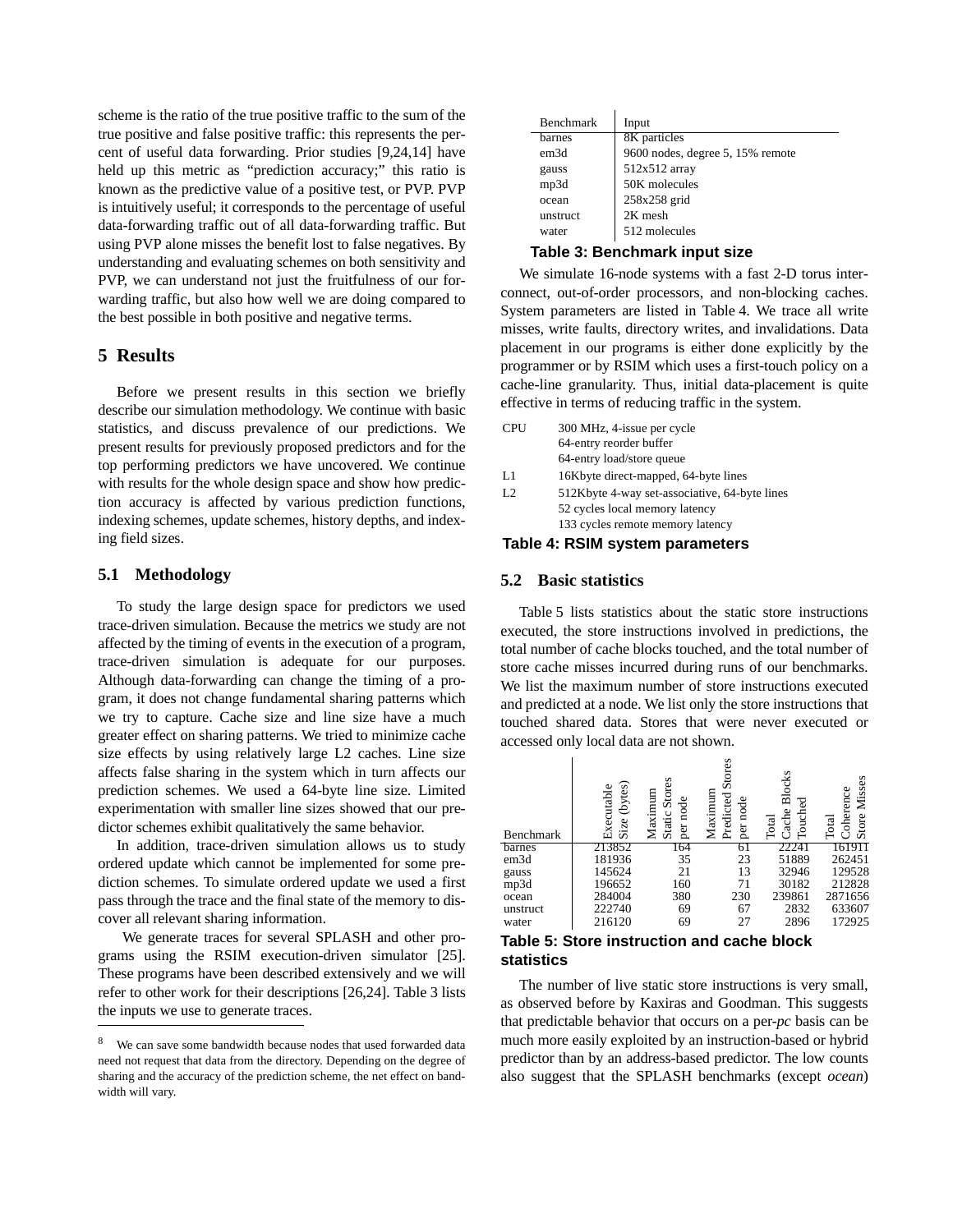may not be large enough to adequately stress a predictive sharing scheme; similar criticisms have been leveled against the SPEC benchmarks for their relatively small number of static branches [\[22\]](#page-11-0). On the other hand, the small number of static stores can also be seen as encouraging: store misses mark the true sharing patterns of the program, so examining sharing patterns per-*pc* may give a lot of leverage.

## **5.3 Prevalence of sharing**

Table 6 indicates the prevalence of sharing for each of our traces. Prevalence records the percent of sharing that actually takes place; another way to view it is the percentage of set bits in the sharing bitmap. Prevalence is equivalent to the *degree of sharing* in shared memory programs [\[28\]](#page-11-0).

Prevalence is in general very low (as also attested in [\[28\]\)](#page-11-0), attaining its maximum in the *barnes* and *unstruct* traces, with about 15% prevalence. Low prevalence is unsurprising, since high prevalence would only occur if most nodes read every value written by every store. However, low prevalence has interesting implications for the design of prediction schemes. Conditional branches have a taken prevalence of roughly 65% [\[27\];](#page-11-0) it is likely that most branch prediction structures are built to exploit this nearly-even bias. The much lower prevalence of sharing suggests that a different sort of predictor might do better than prediction schemes like those used for branch prediction.

|                  |                       | Dynamic  |                          |
|------------------|-----------------------|----------|--------------------------|
|                  | Dynamic               | Sharing  |                          |
| Benchmark        | <b>Sharing Events</b> |          | Decisions Prevalence (%) |
| <b>barnes</b>    | 391085                | 2590576  | 15.10                    |
| em <sub>3d</sub> | 133926                | 4199216  | 3.19                     |
| gauss            | 205666                | 2072448  | 9.92                     |
| mp3d             | 306990                | 3405248  | 9.02                     |
| ocean            | 983085                | 45946496 | 2.14                     |
| unstruct         | 1300764               | 10137712 | 12.83                    |
| water            | 335482                | 2766800  | 12.13                    |

# **Table 6: Prevalence of sharing: the average percentage of nodes that read a cache line**

The arithmetic average of prevalence over all of our benchmarks is 9.19% (or equivalently a degree of sharing of 1.5).

As discussed by Gastwirth [\[10\],](#page-11-0) low prevalence also compounds the errors in measuring the accuracy of a prediction scheme. As the prevalence of the underlying phenomenon decreases, the measurement error increases, exacerbating the problem of a high fraction of false positives by a high degree of uncertainty.

## **5.4 Prediction Accuracy**

We explored the space of predictor schemes up to an implementation cost of  $2^{24}$  bits, or 2Mbytes across the entire machine, or 128Kbytes per node, which is comparable to onchip caches on some modern machines. In our accounting, we counted the bit costs for both the history shift registers and the pattern history tables of 2-bit counters in per-processor pattern schemes.

Table 7 shows the size, sensitivity, and PVP of sharing schemes reported by previous studies, run under our benchmarks. It also shows the same statistics for baseline last-bitmap prediction, a scheme which requires no storage and simply predicts that the next sharing bitmap will be the same as the last direct sharing bitmap in the system (the bitmap of readers invalidated by a directory the last time a line changed to exclusive access). The baseline case is a useful filter function: it costs no storage, so other schemes must do better to warrant using them.

|                     |                       | description                              | scheme                                   | $\log_2(\mbox{bits})$<br>size as | sensitivity |      |
|---------------------|-----------------------|------------------------------------------|------------------------------------------|----------------------------------|-------------|------|
|                     |                       | baseline-last                            | last()                                   |                                  |             | 0.66 |
|                     |                       | Kaxiras-instr.-last                      | $last(pid+pc_8)^1$                       | 16                               | 0.57        | 0.66 |
| direct              | update                | Kaxiras-instr.-inter.                    | inter(pid+pc <sub>s</sub> ) <sup>2</sup> | 17                               | 0.45 0.80   |      |
|                     |                       | Lai-address+pid-last                     | $last(pid + mem_8)$                      | 16                               | 0.57 0.66   |      |
|                     |                       |                                          |                                          |                                  |             |      |
|                     |                       | Kaxiras-instr.-last                      | $last(pid+pc_8)^1$                       |                                  |             |      |
| forwarded<br>update | Kaxiras-instr.-inter. | inter(pid+pc <sub>s</sub> ) <sup>2</sup> | 17                                       | 0.43                             | 0.80        |      |
|                     |                       | Lai-address+pid-last                     | $last(pid + mem_8)$                      | 16                               | 0.55 0.66   |      |
|                     |                       |                                          |                                          |                                  |             |      |

## **Table 7: Schemes reported by earlier work**

**5.4.1 Top performers.** Tables [8](#page-11-0) and [9](#page-11-0) show the schemes in our search space with the highest PVPs under direct update and forwarded update, respectively. All of the schemes are deep-history intersection schemes; this makes sense, as intersection schemes will maximize PVP by speculating only on very stable sharing relationships. Two of the top-ten schemes are common to the two tables (shown shaded). Direct update and forwarded update have very little influence on PVP. However, the forwarded schemes on average are more sensitive. None of the high-PVP schemes is sensitive compared to a last- or union-predictor scheme. This means that they will generate very productive traffic, but they will miss many opportunities for sharing.

[Table 10](#page-11-0) shows the ten most sensitive schemes in our space using direct update. All are union schemes with the maximum history depth that we allowed, 4. All schemes are roughly comparable in sensitivity, but with different values of PVP. What is most interesting is that by far the least expensive scheme (union(dir+add<sub>2</sub>)<sup>4</sup>) is fifth-best overall; it uses only directory node number and two address bits with a history of depth 4 to predict.

[Table 11](#page-11-0) shows the ten most sensitive schemes in our space using forwarded update. There is very little difference between the direct- and forwarded-update schemes: six of the top ten schemes are common to the two lists (shaded), and the statistics differ little from column to column.

None of our top-ten tables shows any two-level adaptive history schemes. This is surprising, as the best branch predic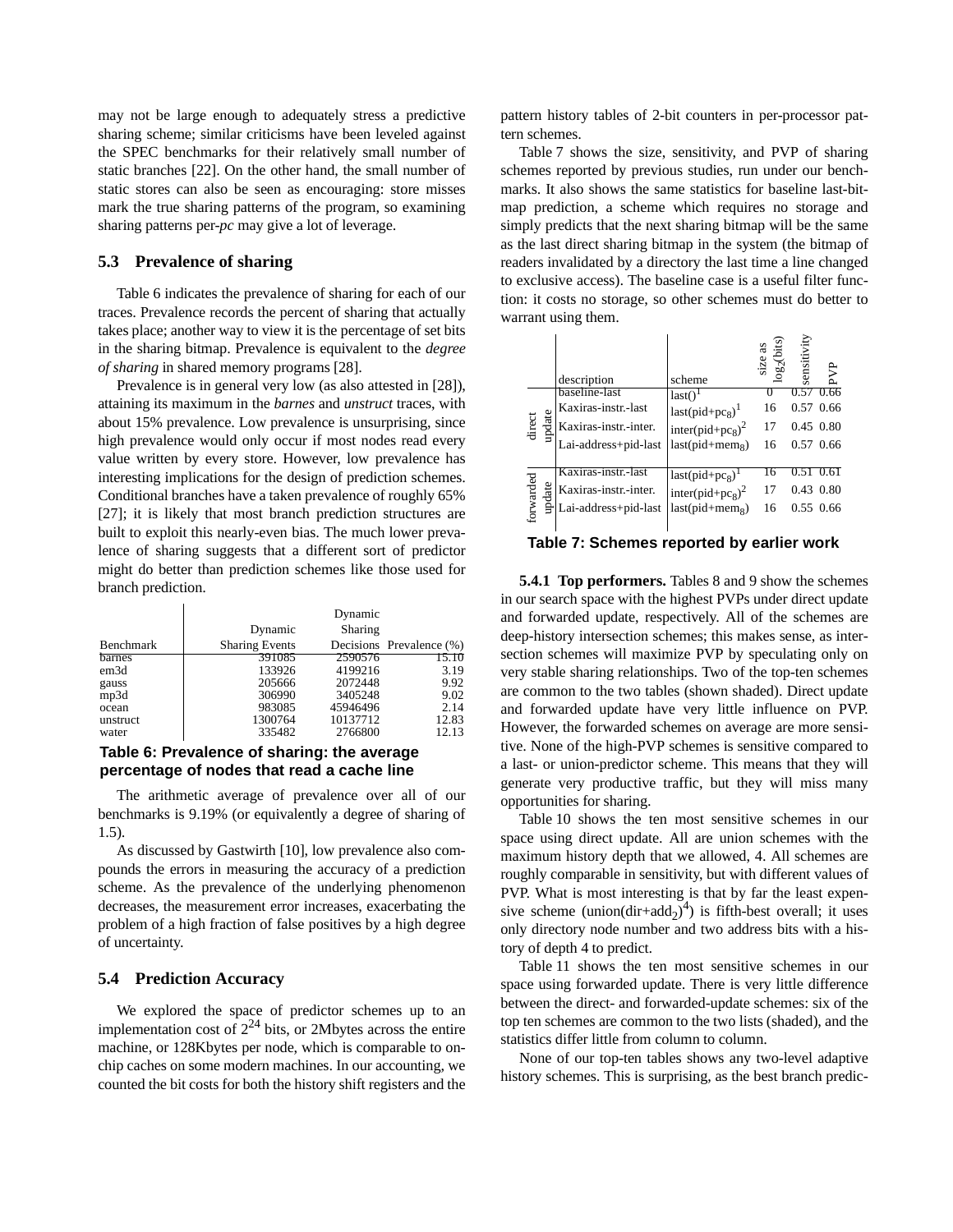tors exploit local or global patterns to improve prediction accuracy. We examined our traces by hand, and we found that wherever we saw repeating patterns of sharing bitmaps for a particular index, the same disambiguation of cases could be gotten by using additional (possibly different) index bits and no pattern history.

**5.4.2 Access, prediction and update.** The interaction of access mechanism, prediction function, and update mechanism results in prediction schemes with a variety of values for sensitivity, PVP and cost. In this section, we show how sensitivity and PVP change with various predictor designs. We limit the maximum index size to 16 bits, and we use a history depth of two (two 16-bit bitmaps per entry). The total active bits in the index (the sum of bits used for *pid*, *pc*, *dir* and *addr*) and the size of an individual entry define a cost for the predictor. Forwarded and ordered update assume additional information at the directories, so they are more expensive than direct update. Figures 6, [7](#page-9-0), and [8](#page-9-0) show sensitivity and PVP results (arithmetic average over all benchmarks) for intersection prediction, union prediction and PAs prediction respectively. Each figure also shows the effects of the three update schemes. The index labels use "Y" to denote *pid* or *dir* indexing (four bits each) and the number of bits used for *pc* and *addr* indexing (2, 4, 6, 8, 12, and 16 bits).

For intersection prediction schemes (Figure 6), *pid* indexing (and to a lesser extent *pc* indexing) tends to increase both sensitivity and PVP. Direct update smooths out differences between indexing schemes, while forwarded and ordered update result in larger variations for the indexing schemes which contain *pid*, *pc* and *addr*.

Union prediction [\(Figure 7\)](#page-9-0) behaves similarly with the only difference that the sensitivity curve is higher than the PVP curve. Union prediction makes more, but less good, predictions.

Because PAs predictors ([Figure 8\)](#page-9-0) are inherently expensive (each entry comprises history registers and pattern tables) the indexing schemes cannot include as many bits as the intersection/union predictions for comparable cost. PAs predictors also benefit from *pid* indexing. Forwarded and prefect update increase both sensitivity and PVP.

An all-around bad performer is *pc*-only indexing. When *pc* is used without *pid* both sensitivity and PVP suffer. It seems that it is not a good idea to mix the history of store instructions belonging to different nodes.

**5.4.3 History depth and field size.** All top performers utilize deep history predictors. However, history depth has different effects on different types of predictors.

**•** For intersection prediction, increasing history depth worsens sensitivity and improves PVP for all indexing schemes [\(Figure 9](#page-10-0)). Deep history causes the intersection function to predict less sharing but more accurately.

• For union prediction the opposite occurs. Deep history



**Figure 6. Intersection prediction (history depth 2, 16-bit max index) with direct, forwarded, and ordered update. Labels denote bits used in indexing fields**

causes the union function to predict more sharing but with less accuracy. Thus, sensitivity improves with history depth while PVP worsens.

**•** For PAs predictors, history defines the resolution of the predictor. Deeper history allows a PAs predictor to detect more complex patterns (given enough learning time). Unfortunately, our benchmarks do not generate many complex patterns and when they do, there are not enough events to let the deep-history PAs predictors learn and preform to their potential. Thus, in [Figure 9](#page-10-0) we see practically no difference for sensitivity and PVP as we increase the history depth from 2 to 4 for the PAs predictors.

Although we always use *pid* and *dir* in their entirety (4 bits for a 16-node system) we truncate the *addr* field and the *pc* field to fit our maximum index size or to obtain smaller predictors. This results in a large number of cases depending on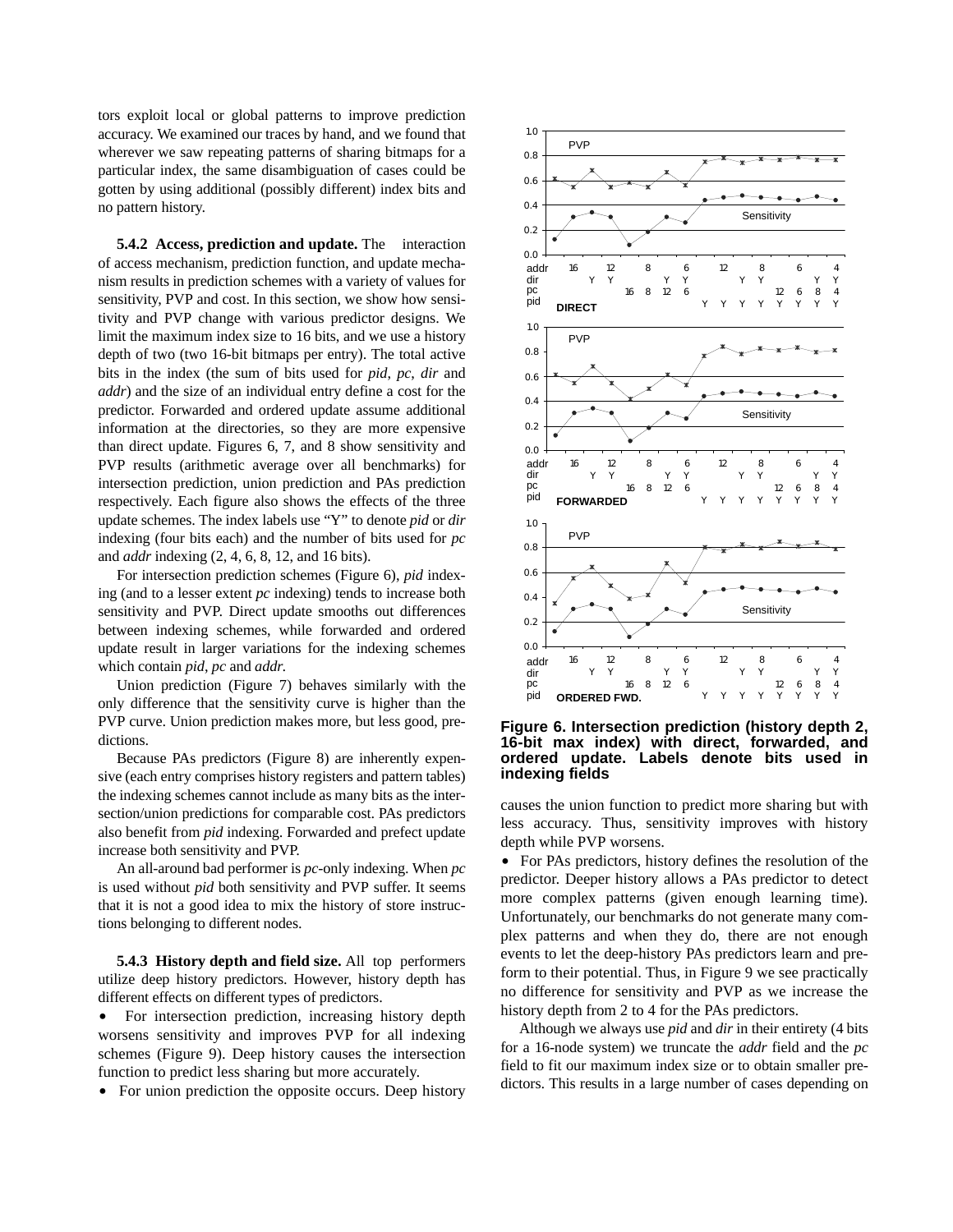<span id="page-9-0"></span>

**Figure 7. Union prediction (history depth 2, 16-bit max index) with direct, forwarded, and ordered update**

the number of bits we chose to include from the *addr* and *pc* fields. Because we have few store instructions it follows that prediction accuracy does not change significantly with the size of the *pc* field. However, because we have many more addresses to deal with, prediction accuracy is a little more sensitive to the size of the *addr* field. Again, for intersection and PAs prediction, sensitivity increases and PVP decreases with larger *addr* fields. The opposite holds for union prediction.

# **6 Summary**

We made three major contributions in this paper: we presented a taxonomy that encompasses prior shared-memory producer-consumer prediction schemes (and can be expanded to include new ones), we described a statistical model for analyzing the results of shared memory prediction schemes, and



**Figure 8. PAs prediction (history depth 1, 12-bit max index) with direct, forwarded, and ordered update**

we presented empirical results that explore the space of affordable implementations.

 In completing the taxonomy, we discovered and described a space of schemes that includes past address-based and instruction-based predictions as points. While our taxonomy is not exhaustive, it suggests a useful way to think about sharing prediction schemes: as different ways to index predictors. It is also key that placing prediction tables at the directory or at the processor implicitly indexes into a global prediction abstraction. By exploring different update strategies (direct, forwarded, ordered) in our taxonomy, we were able to look at how useful some heuristics are and to use ordered update to show one practical upper bound on the predictive abilities of currently-known techniques. New update mechanisms, new prediction functions, and new indexing inputs can be incorporated into our model as they prove to be useful. The space of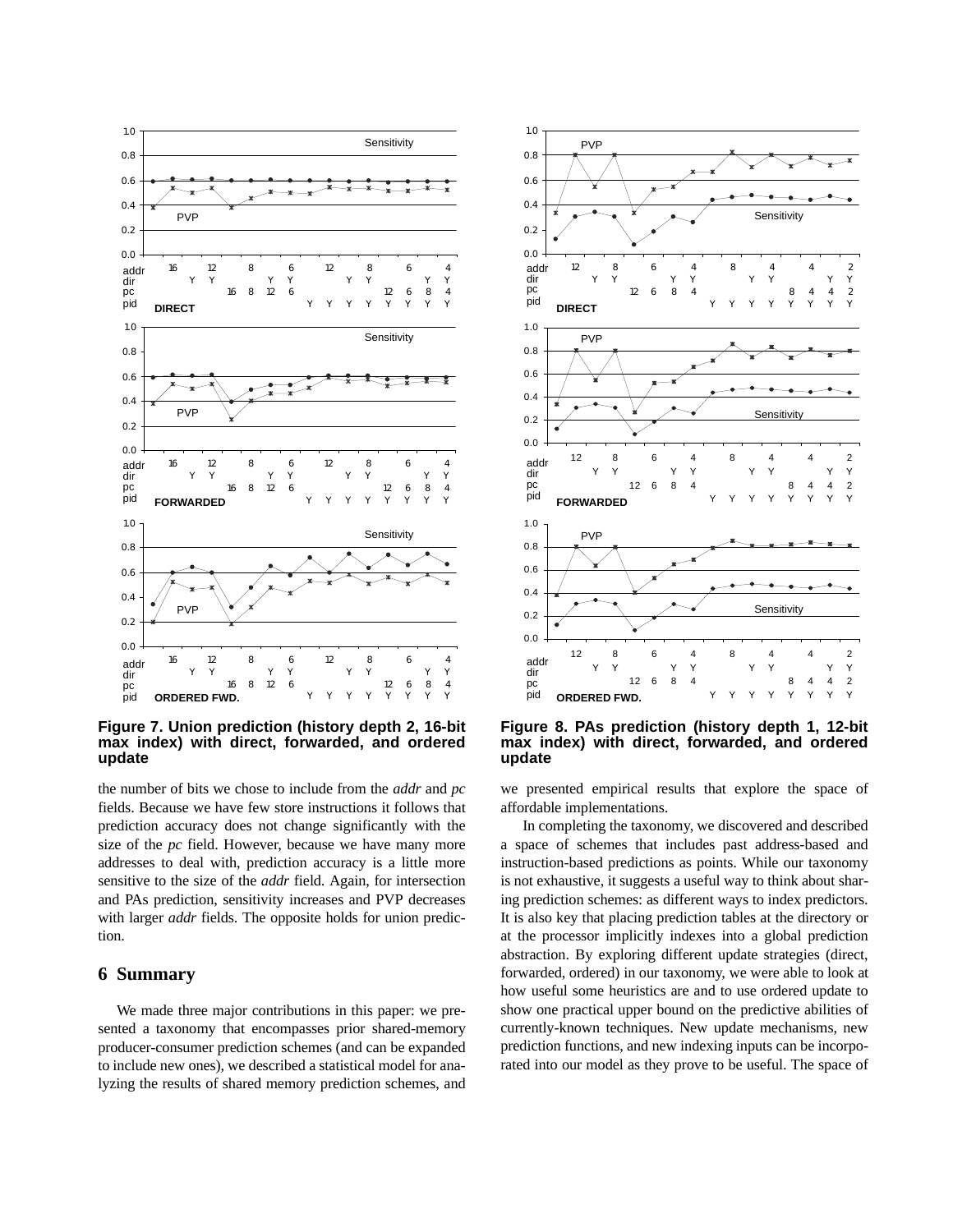<span id="page-10-0"></span>

**Figure 9. Direct update, intersection, union and PAs predictors with history depths of 2 and 4**

schemes provided the basis for our third contribution, the empirical study.

By transplanting screening-test statistics into our field, we introduced a number of metrics that shed light on the sharing prediction problem. All prior studies focused on PVP, an admittedly useful metric that misses the big picture of how much sharing opportunity was not captured. Using both sensitivity and PVP to measure the efficacy of sharing prediction schemes allowed us to explore schemes that trade them off. Using these results we can focus on optimizing either or both of sensitivity and PVP, as the bandwidth and cost constraints of their designs require. And understanding that prevalence, the amount of truly dependent sharing in a multiprocessor application, is the true upper bound on the benefits due to sharing prediction, tells us how much we have captured and how far we still have to go.

Lastly, our empirical study explored the space of possible predictor designs. We showed the relative value of different indexing components: *Pid* and history *depth* are paramount, while *addr* has some value and *dir* and *pc* have the least value as index components for our update mechanisms and prediction functions. We were surprised to find a lack of correlated sharing patterns in the SPLASH benchmarks: two-level adaptive schemes such as PAs were unable to exploit such patterns to improve prediction accuracy.

Achieving the best overall performance depends on a number of system-related factors. Schemes with high PVP measurements will make only the most sure bets: when they generate data-forwarding traffic it is very likely to pay off. On a machine with a very busy communications network, only sure bets should be made to improve performance. However, high-PVP schemes suffer from low sensitivity: they miss many opportunities for sharing.

In contrast, the most sensitive schemes in our study are high-depth union schemes. Such schemes achieve high sensitivity at the cost of lower PVP: they win more often in absolute terms, but they also generate more extra traffic that does not pay off. This suggests a bandwidth-latency trade-off: with more communications network bandwidth, we could use a higher-sensitivity (and therefore higher data-forwarding traffic) predictor. Since latency is the crux of multiprocessor performance [\[25\],](#page-11-0) finding ways to eliminate latency while using more bandwidth seems like a profitable way to increase overall performance.

# **7 Acknowledgments**

We would like to thank Michel Dubois for his help in producing the final version of this paper as well as James R. Goodman, Mark D. Hill, Michael D. Smith, and the anonymous reviewers for their helpful comments.

# **8 References**

- [1] A. Agarwal, M. Horowitz and J. Hennessy, "An evaluation of Directory schemes for Cache Coherence." *15th ISCA*, June 1988.
- [2] A.O. Allen, "Probability, Statistics, and Queueing Theory with Computer Science Applications." Academic Press, Harcourt Brace Jovanovich, Boston, 1990.
- [3] P. Bannon, "Alpha 21364: A Scalable Single-chip SMP." Microprocessor Forum, Oct 1998. www.digital.com/ alphaoem/present/index.htm
- [4] E.E. Bilir, R.M. Dickson, Y. Hu, M. Plakal, D.J. Sorin, M.D. Hill, and D.A. Wood, "Multicast Snooping: A New Coherence Method Using a Multicast Address Network." *26th ISCA*, May 1999.
- [5] L.M. Censier and P. Feautrier, "A New Solution to Coherence Problems in Multicache Systems." *IEEE Trans. Computers*, 27(12):1112-1118, Dec. 1978.
- [6] G. Chrysos, J. Emer, "Memory Dependence Prediction using Store Sets." *25th ISCA*, June-July 1998.
- [7] Convex Computer Corp., "The Exemplar System" 1994.